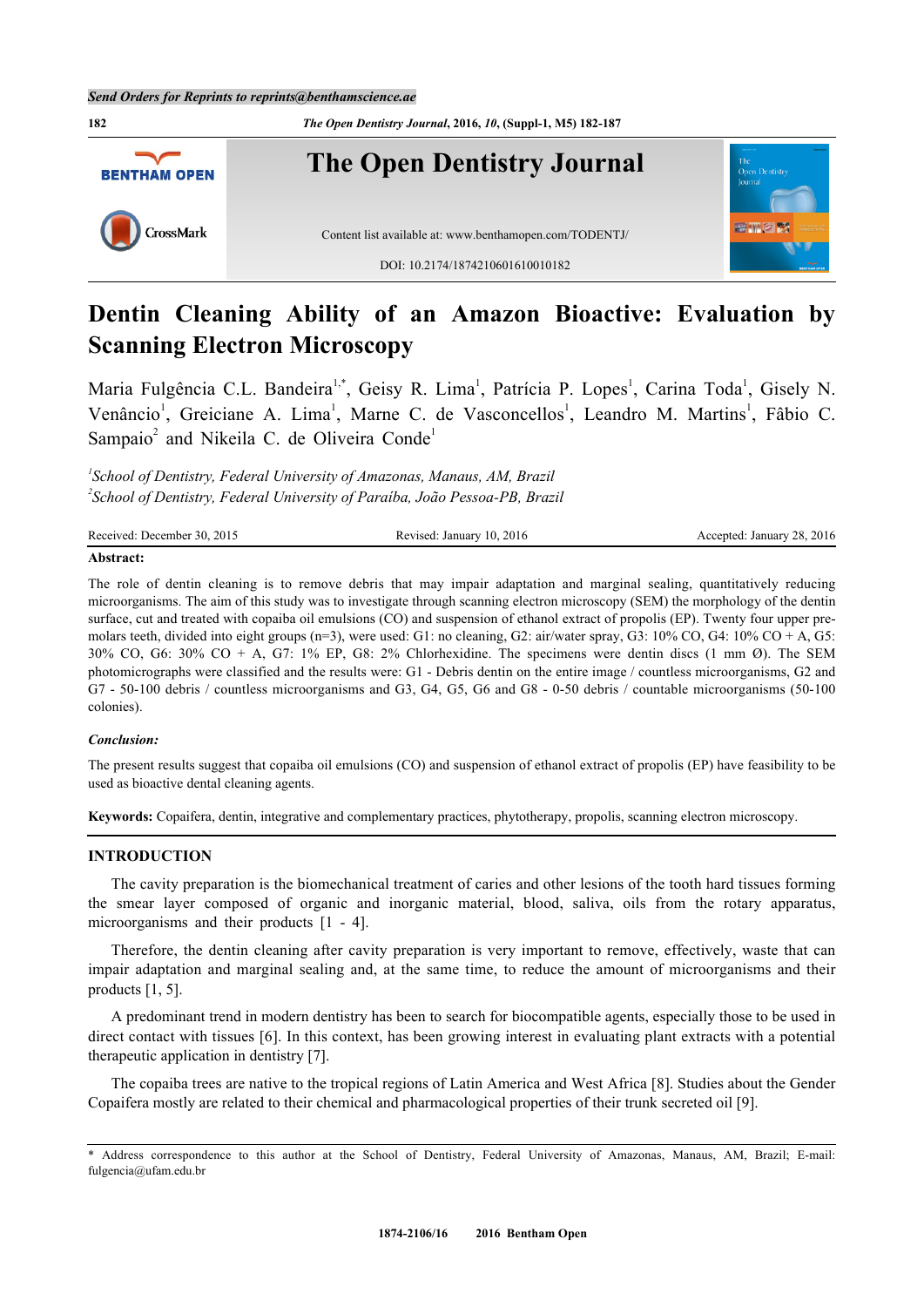The use of propolis was already described by the Assyrians, Greeks, Romans, Egyptians and the Incas, which has been further classified by Aristotle as a useful protective assent against infections and in the treatment of abscesses and wounds [[10](#page-4-7) - [12\]](#page-4-8).

Considering that copaiba (*Copaifera multijuga*) and propolis are Amazonian biodiversity products that have antiinflammatory, antiseptic, antibacterial and antifungal properties, and that have shown promising results in studies as dental cleansers cavity [[9,](#page-4-6) [12](#page-4-8) - [15](#page-5-0)], the aim of this study was to investigate, through scanning electron microscopy (SEM), the morphology of the dentin surface, cut and treated with copaiba oil emulsions (CO) and suspension of ethanol extract of propolis (EP).

### **MATERIALS AND METHODS**

The research was performed in Manaus, at the Federal University of Amazonas, in the Research Laboratory of the Faculty of Dentistry and in the Research Laboratory of the Department of Geosciences, Institute of Mathematical Sciences. The study protocol was approved by the local Research Ethics Committee (#0276.0.115.000-11).

#### **Collection of Copaíba Oil-resin and of the Biotechnological Product (BP)**

The *Copaifera multijuga* (CM) oil-resin used was obtained from the Reservation Ducke, of the National Research Institute of Amazonia (INPA), with exsiccata a collection of dried specimens deposited in the herbarium of this institution. The biotechnological product (BP) was extracted from a natural resin.

#### **Formulations**

The Formulations with different concentrations were formulated at the School of Dentistry of the Federal University of Amazonas, in accordance with the demands of "Farmacopéia Brasileira" (2010) with the following compositions as demonstrated in Table **[1](#page-1-0)**.

| <b>Emulsions</b>    | <b>Components</b>                                                              |
|---------------------|--------------------------------------------------------------------------------|
| 10% CO              | $10\%$ copaíba oil-resin + Tween 80 + tristerilized distilled water            |
| $10\%$ CO<br>$+ BP$ | 10% copaíba oil-resin + Tween $80 + 1\%$ BP + tristerilized distilled water    |
| 30% CO              | $30\%$ copaíba oil-resin + Tween 80 + tristerilized distilled water            |
| 30% CO<br>$+ BP$    | $30\%$ copaíba oil-resin + Tween $80 + 1\%$ PB + tristerilized distilled water |
| 1% PS               | $1\%$ Propolis+ Tween 80 + tristerilized distilled water                       |

#### <span id="page-1-0"></span>**Table 1. Components of the formulations used.**

### **Ultrastructural Morphological Analysis of Dentin**

Twenty four extracted human maxillary pre-molars teeth (extracted for orthodontic reasons) were used in this study. The preparation of specimens followed the methodology proposed by Araújo *et al*.[[2](#page-4-9)] with modifications in the production of smear layer [[16\]](#page-5-1). The teeth were decontaminated with 0.2% solution of thymol (24 hours). The crown was separated from the root on the level of the cement enamel junction with a diamond disk. To make up the bodies of dentin it was used a cutter (PRESI Mecatome, Grenoble, France, p100) set with diamond double sided disc to the section in the mesio distal direction, the middle tooth. To make up the bodies of dentin used a cutter (PRESI Mecatome, Grenoble, France, p100) set with diamond double sided disc to the section in the the middle tooth. It was used as a sandpaper (number 600) and water eroded about 1 mm dentin, thus producing the smear layer. The specimens were randomly divided into eight groups (Table **[2](#page-1-1)**), mounted on metal brackets from aluminum and treated with the test substances with the aid of microbrush (30 seconds).

#### <span id="page-1-1"></span>**Table 2. Group treatment by the substance utilized**

| Groups $(n=3)$ | <b>Dentin Cleaning/treatment</b> |  |
|----------------|----------------------------------|--|
| G1             | No cleaning                      |  |
| G <sub>2</sub> | Air/water spray (control)        |  |
| G3             | $10\%$ CO                        |  |
| G4             | $10\%$ CO + BP                   |  |
| G5             | 30% CO                           |  |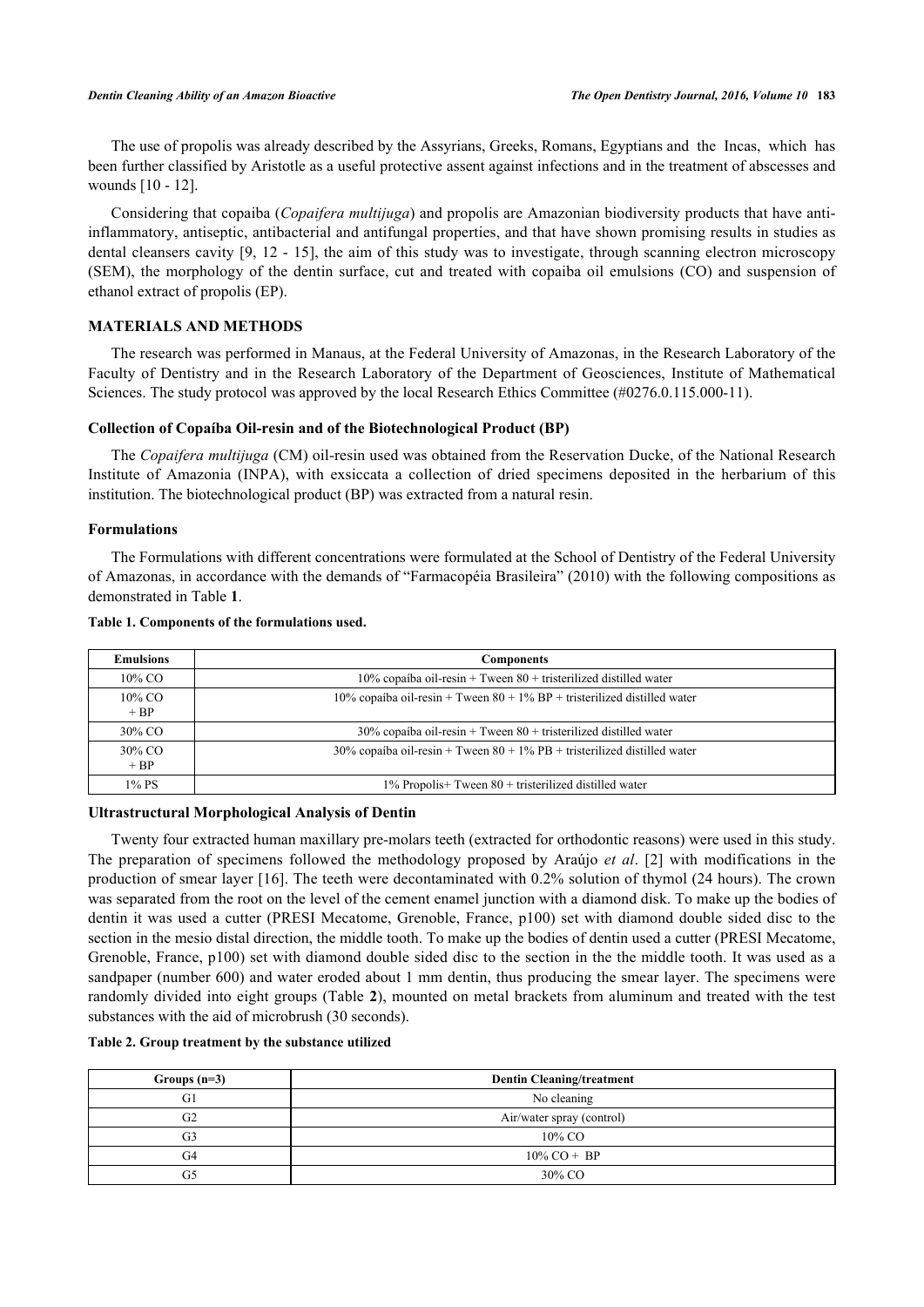#### **184** *The Open Dentistry Journal, 2016, Volume 10 Bandeira et al.*

*(Table ) contd.....*

| Groups $(n=3)$ | <b>Dentin Cleaning/treatment</b> |  |
|----------------|----------------------------------|--|
| G6             | $30\%$ CO + BP                   |  |
| G7             | $1\%$ OS                         |  |
| G8             | 2% Chlorhexidine                 |  |

The specimens were examined and photographed by SEM (QUANTA Model 250 - FEI) in the environmental friendly way. The cleaning ability of dentin was evaluated by scoring of debris introduced by Metzger *et al*. [[17](#page-5-2)] system. Three independent observers analyzed each of the photomicrographs, which were coded and randomly mixed so that the images were reviewed in a blind way. Examiners were initially calibrated with the reference image SEM. When all three examiners independently agreed on a score, it was recorded. When disagreement occurred, all three discussed the sample and its scoring, and an agreed score was reached. The presence of debris was evaluated from images with magnification of 665X using a 5-point scale (Table **[3](#page-2-0)**) and the results were dichotomized into "clean" dentin (scores 1, 2 and 3) or "dirty" dentin (scores 4 and 5).

The collected data were analyzed as the mean of debris presence in each photomicrography and then organized and compared by descriptive statistical analysis.

<span id="page-2-0"></span>**Table 3. Evaluation of debris by its presence/absence.**

| $1 -$ Absence of debris / absence of microorganisms                                |  |  |
|------------------------------------------------------------------------------------|--|--|
| $2 -$ Lack of debris / countable microorganisms (1-50 colonies)                    |  |  |
| $3$ – Presence of debris (0-50 debris)/ countable microorganisms (50-100 colonies) |  |  |
| $ 4 -$ Reduction of debris (50-100 debris) / countless microorganisms              |  |  |
| $5$ – Dentin debris on the entire image / countless microorganisms                 |  |  |

#### **RESULTS**

Micrograph made from the control group (without dentin surface treatment) showed a countless amount of debris and microorganisms (score 5). In specimens with treatment air/water spray was reduced, however, the presence of debris was very wide in large amount (score 4).

In micrograph with the specimens treated with 1% PS had less debris (50-100) as compared to the group without dentin surface treatment and countless microorganisms, not getting an effective cleaning of the dentin surface. It was rated as "dirty" dentin because it had the score 4, similar to the treatment group air/water spray.

For other forms of cleaning, 2% Chlorhexidine, 10% CO, 10% CO + BP 30% CO and 30% CO + BP, all were effective and equal in cleaning. The score was 3 in such groups, because debris was present there (0-50 debris) and microorganisms counts (50-100 colonies) where none of the samples was characterized with scores 1 and 2 (Fig. **[1](#page-2-1)**).

#### **DISCUSSION**

The dentin surfaces were prepared using tungsten carbide bur and spoon excavator producing smear plugs in the tubular orifices [\[1](#page-4-0)]. During cavity preparation, the surface of bond will be covered by a smear layer which is not firmly attached to the tooth surface, so, it is important to know the role of the smear layer in dentin bond strength [\[4](#page-4-1)].

Cleaning restorative cavity agents can be classified into two groups: demineralizing which are acids, and nondemineralizing, which are germicides and alkalizing [[18](#page-5-3)]. An example can be taken where 2% Chlorhexidine and can be added in this group 1% EP, 10% CO, 10% CO +BP, 30% CO, 30% CO + BP and 1% PS, since they removed the dentin smear layer, with no exposition of dentinal tubules.

<span id="page-2-1"></span>After analysis of specimens through photomicrographs of the 2% Chlorhexidine, it was found that this substance removed the smear layer, being classified as score 3 (presence of debris 0-50 and 50-100 colonies of microorganisms). The same result was obtained in the study of Bengston *et al*. [[19](#page-5-4)], that 2% Chlorhexidine was able to remove the superficial dentin smear layer after investigation through SEM. Emulsions based on 10% CO, 10% CO +BP, 30% CO and 30% CO + BP achieved the same score of 2% Chlorhexidine, which is considered as the gold standard for presenting substantivity, being bacteriostatic and bactericidal [[20\]](#page-5-5).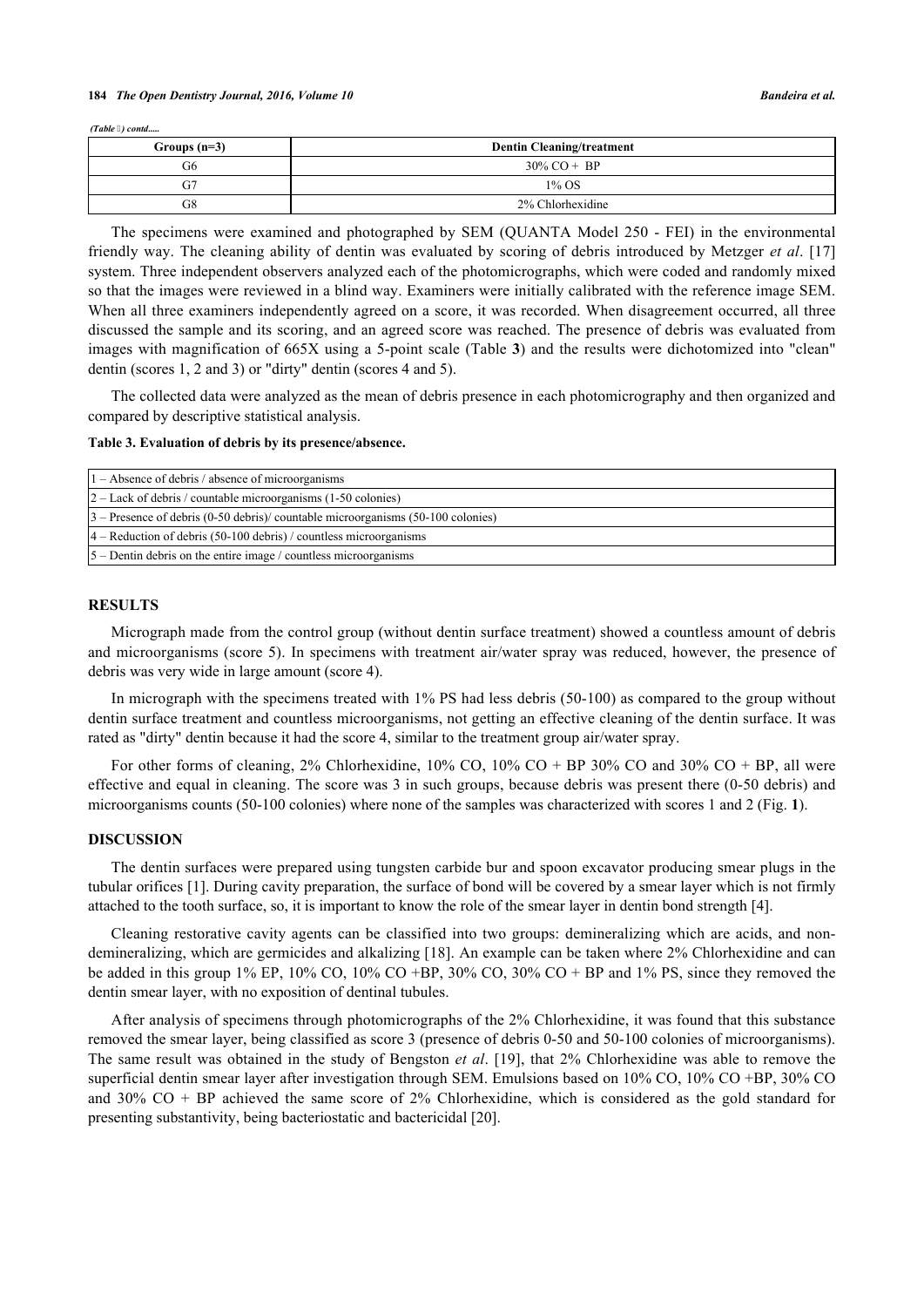

**Fig. (1).** Scanning electron microscopy micrographs representative of the eight groups: **A)** G1: no cleaning; **B)** G2: air/water spray; **C)** G3: 10% CO; **D)** G4: 10% CO + A; **E)** G5: 30% CO; **F)** G6: 30% CO + A; **G)** G7: 1% EP; **H)** G8: 2% Chlorhexidine.

Group 8 (1% EP) micrograph showed a compliant layer with irregular smear layer corroborating preview studies of Geraldini; Salgado; Rode [[10\]](#page-4-7) that propolis solutions partially removed the smear layer. However, studies with propolis prove its antimicrobial, antioxidant, anti-inflammatory, immunomodulatory, hypotensive, healing, anesthetic, anticancer, anti-HIV and anticariogenic properties [[13,](#page-4-10) [15,](#page-5-0) [21](#page-5-6)], allowing another way to use it in Dentistry, as in restorative dentistry, propolis can be used to decrease permeability of the dentin and to direct pulp capping in order to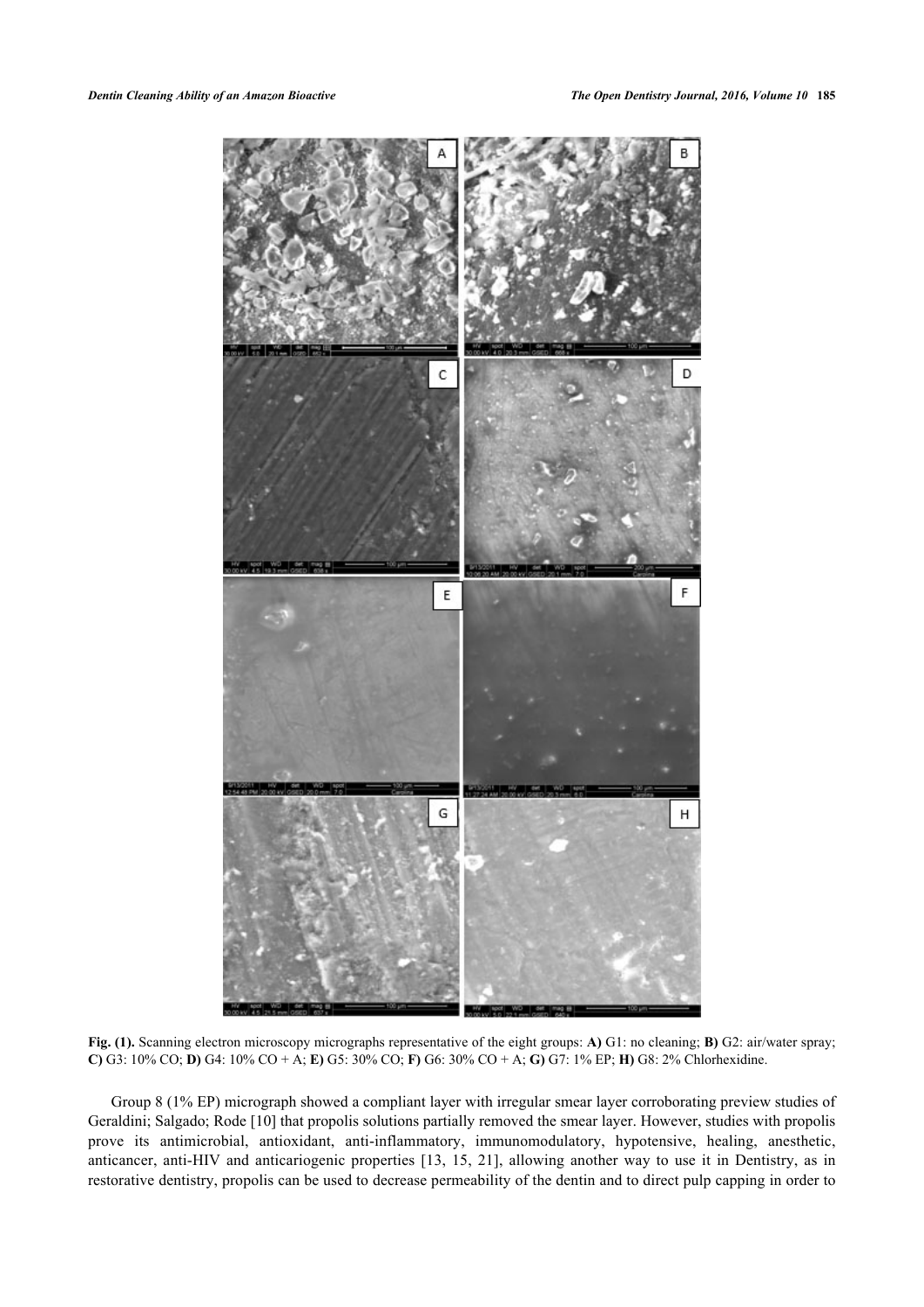create restorative dentin [[22\]](#page-5-7).

Sales-Peres *et al*. [\[23](#page-5-8)] evaluated two kinds of propolis gel and under the conditions of the study, they showed capacity of partially obliterating the dentin tubules, concluding that it can be a good option in the treatment of patients with dentin sensitivity, although the application of 10% and 30% propolis gels did not seem to reduce the hydraulic conductance of dentin *in vitro*.

Emulsions of 10% CO, 10% CO + BP, 30% CO and 30% CO + BP promoted some kind of change in the surface layer morphology, however, the view was hampered by the addition of biotechnological products and high concentration of the emulsions, forming a thick layer on the surface. But it is noteworthy that below this layer it is a probability that bacterial activity may not occur since the copal has been scientifically proven to have antibacterial action, anti-inflammatory, antiseptichealing and antitumor properties [\[24](#page-5-9), [14](#page-5-10)].

# **CONCLUSION**

The dentin surface morphology shown in the SEM suggests that copaiba oil emulsions (CO) and suspension of ethanol extract of propolis (EP) have the feasibility to be also used as bioactive dental cleaning agents. Furthermore, *in vitro* and *in vivo* studies should be conducted to clarify the real action of the formulations on the dentin surface.

# **CONFLICT OF INTEREST**

The authors confirm that this article content has no conflict of interest.

# **ACKNOWLEDGEMENTS**

This study was financed by the National Council for Scientific and Technological Development - CNPq in Project MCT/CNPq/CT-Amazonia. Process No. 406457/2013-1.

# **REFERENCES**

- <span id="page-4-0"></span>[1] Ajilal SK, Sam RJ, Babu R, Suganthan P. Morphological changes in the caries excavated dentin prepared by rotator, Carisolve TM and Er, Cr: YSGG Laser (BiolaseTM) instruments: A scanning electron microscopic evaluation. Int J Laser Dent 2012; 2(1): 1-6. [\[http://dx.doi.org/10.5005/jp-journals-10022-1009\]](http://dx.doi.org/10.5005/jp-journals-10022-1009)
- <span id="page-4-9"></span>[2] Araújo MA, Rode SM, Vilella LC, Gonçalves RD. Avaliação qualitativa do efeito de agentes de limpeza na camada de lama dentinária: Estudo ultra-estrutural em microscopia eletrônica de varredura. Rev Odontol Univ Sao Paulo 1998; 12(2): 99-104. [\[http://dx.doi.org/10.1590/S0103-06631998000200003\]](http://dx.doi.org/10.1590/S0103-06631998000200003)
- [3] Busato AL. Dentística: Restaurações estéticas. São Paulo: Artes Médicas 2002.
- <span id="page-4-1"></span>[4] Van Meerbeek B, De Munck J, Yoshida Y, *et al.* Buonocore memorial lecture. Adhesion to enamel and dentin: current status and future challenges. Oper Dent 2003; 28(3): 215-35. [PMID: [12760693\]](http://www.ncbi.nlm.nih.gov/pubmed/12760693)
- <span id="page-4-2"></span>[5] Rode SM, Santos JF. Limpeza cavitária - remoção da camada de "smear". Rev Bras Odontol 1990; 47(5): 46-51.
- <span id="page-4-3"></span>[6] Estrela C, Holland R. Calcium hydroxide: study based on scientific evidences. J Appl Oral Sci 2003; 11(4): 269-82. [\[http://dx.doi.org/10.1590/S1678-77572003000400002\]](http://dx.doi.org/10.1590/S1678-77572003000400002) [PMID: [21394401](http://www.ncbi.nlm.nih.gov/pubmed/21394401)]
- <span id="page-4-4"></span>[7] Costa EM, Evangelista AP, Medeiros AC, Dametto FR, Carvalho RA. *In vitro* evaluation of the root canal cleaning ability of plant extracts and their antimicrobial action. Braz Oral Res 2012; 26(3): 215-21. [\[http://dx.doi.org/10.1590/S1806-83242012000300006\]](http://dx.doi.org/10.1590/S1806-83242012000300006) [PMID: [22641440](http://www.ncbi.nlm.nih.gov/pubmed/22641440)]
- <span id="page-4-5"></span>[8] Veiga-Junior VF, Pinto A. O gênero Copaifera. Quim Nova 2002; 25(2): 273-86. [\[http://dx.doi.org/10.1590/S0100-40422002000200016\]](http://dx.doi.org/10.1590/S0100-40422002000200016)
- <span id="page-4-6"></span>[9] Valdevite LM. Estudo do efeito *in vitro* de extrato das folhas e do óleo-resina de copaíba sobre fatores de virulência de *Streptococcus* mutans, relacionado à cárie dental. In: Ribeirão Preto: Dissertação de Mestrado em Ciências Farmacêuticas, Universidade de São Paulo 2007; p. 129.
- <span id="page-4-7"></span>[10] Geraldini CA, Salgado EG, Rode SM. Ação de diferentes soluções de própolis na superfície dentinária - Avaliação ultra-estrutural. Rev Fac Odontol Univ Nac (Cordoba) 2000; 3(2): 37-42.
- [11] Matsuno T. O efeito terapêutico da própolis. São Paulo: Nair Tazue Itice 1997.
- <span id="page-4-8"></span>[12] Pereira AS, Seixas FR, Aquino Neto FR. Própolis 100 anos de pesquisas e suas perspectivas futuras. Quim Nova 2002; 25(2): 321-6. [\[http://dx.doi.org/10.1590/S0100-40422002000200021\]](http://dx.doi.org/10.1590/S0100-40422002000200021)
- <span id="page-4-10"></span>[13] Ishida VF, Negri G, Salatino A, Bandeira MF. A new type of Brazilian propolis: Prenylated benzophenones in propolis from Amazon and effects against cariogenic bacteria. Food Chem 2010; 125(3): 966-72. [\[http://dx.doi.org/10.1016/j.foodchem.2010.09.089](http://dx.doi.org/10.1016/j.foodchem.2010.09.089)]